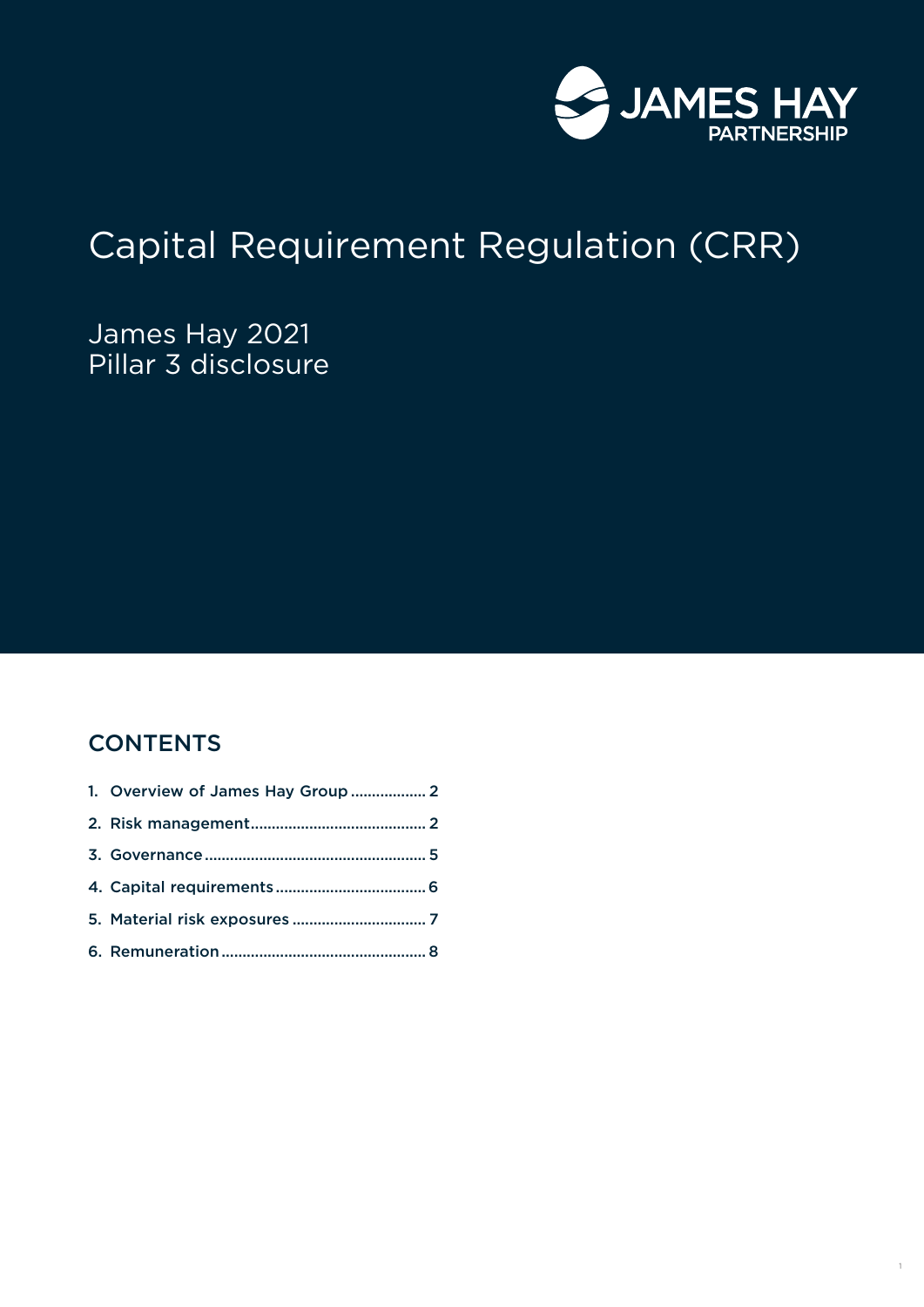# 1. Overview of James Hay Group

#### 1.1. Background

James Hay Partnership (JH) is the trading name for JH Administration Company, JH Wrap Managers (JHWM), IPS Pensions Ltd and The IPS Partnership plc. The four legal entities are FCA regulated and are wholly owned by Epiris – a private equity firm that took ownership of IFG Group, and its entities, in July 2019.

Epiris is an independent private equity firm (PE), owned by its partners, which invests in transformational opportunities. Epiris aims to transform businesses in partnership with exceptional management teams. Their approach is to focus on strategic clarity, operational excellence, growth acceleration and Merger & Acquisition. This has delivered financial performance alongside good consumer outcomes. Epiris' primary goal is to build great companies and the organisation culture is designed to support this goal.

#### 1.2. Regulatory Consolidation Group

This document sets out the disclosures for James Hay Partnership.

James Hay Partnership (JH) is the trading name for JH Administration Company, JH Wrap Managers (JHWM), IPS Pensions Ltd and The IPS Partnership plc. These four legal entities are FCA regulated and wholly owned subsidiaries of IFG Group Limited.

The following businesses comprise the Regulatory Consolidation Group (RCG):

- James Hay Wrap Managers Limited a provider of Wrap portfolio management services which allows investors and their financial advisers to manage investments held across different tax environments.
- James Hay Holdings Limited an intermediate holding company, and parent of James Hay Wrap Managers Limited, deemed to be a financial institution for regulatory consolidation purposes.
- Nucleus Financial Platforms Limited an intermediate holding company, and parent of James Hay Holdings Limited, deemed to be a financial institution for regulatory consolidation purposes.
- IFG Group Ltd an intermediate holding company, and parent of IFG UK Holdings Limited, deemed to be a financial institution for regulatory consolidation purposes.

The regulated consolidation group is subject to Consolidated Supervision, and the disclosures are therefore made on a consolidated basis and not by the individual firms. The disclosures are made on a going concern basis and incorporate the firms' contingent and prospective liabilities as applicable.

### 2. Risk management

The Risk Management Framework ("the Framework" or "RMF") is the overarching framework consisting of the governance arrangements, processes, controls, and reporting that have been put in place to manage risks to James Hay. The Framework governs the firm's approach to the management of risks arising from business activities.

The James Hay Board and management seek to ensure that the business is focused on ensuring risks are managed appropriately and proportionately so that the business continues to meet its customer obligations. To ensure this James Hay:

- sets a board approved risk appetite which is reviewed annually.
- within an agreed risk categorisation model.
- sets up robust management and governance structures to control these risks including committee structures and the three lines of defence model.
- clearly outlines individuals' responsibilities for risk management.
- provides a consistent approach to the identification, assessment, management, monitoring and reporting of risks.
- establishes a positive risk culture and common risk language.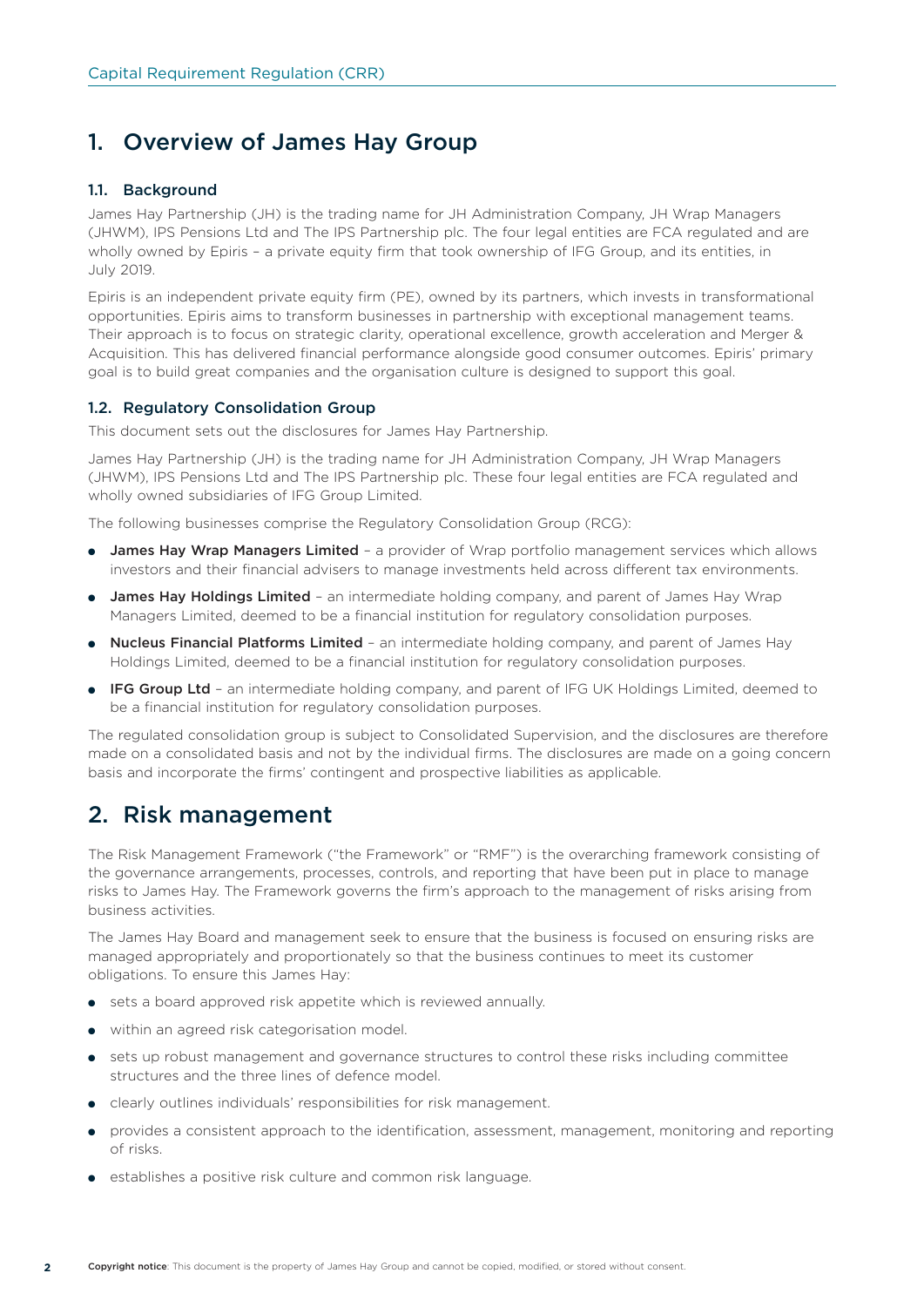To drive effective risk management capabilities and ensure James Hay meets its responsibilities and the aspirations of the Board, the approach to risk management at James Hay has been built around the following key components which help to ensure a clear, structured, and comprehensive approach:

- **James Hay Strategy** articulates James Hay's core purpose and how it aims to achieve this.
- **Risk Appetite** articulates how much risk the organisation is prepared to take in the pursuit of its strategy and objectives.
- **Control Environment** the approach to managing the business's key risks through the effective design and operation of controls driven by:
	- 1. Policies which define the requirements and control objectives for managing each of the key risks.
	- 2. Controls the identification, design, operation, documentation, assessment and reporting of critical controls.
- Risk and Control Management encompasses the standard processes, tools and systems required for day-to-day management of risks.
- Risk Governance defines the framework, governance structure and responsibilities in operation to effectively manage and escalate risks/events.
- Risk, Event and Control Reporting ensures the appropriate reporting and escalation of relevant risk, operational risk event and control information to Board and risk committees, to enable effective, riskbased decision making and achieve better outcomes.
- Better Business Decisions all of the above activities provide a framework for enabling better decisions to be made for the benefit of James Hay's customers and the business.

#### 2.1. Review and approval

The Board approved Risk Management Framework has been delivered by the second line of defence Risk function with each component enabling the business to mitigate risks proportionately and provide assurance on material threats to the James Hay strategy.

The James Hay Executive Risk Committee is responsible for overseeing and ensuring the James Hay Risk Management Framework is embedded across the business, a coordinated approach to risk management across all risk categories and provides regular updates and escalation of key issues to the Risk, Audit and Compliance Committee (RACC).

The Framework is formally reviewed at least annually and more frequently if there are any significant changes to the firm's business model, the regulatory environment or other factors that may materially affect the firm's risk profile.

#### 2.2. Three lines of defence

James Hay has structured risk management activities in alignment with the 'three lines of defence' model, which separates risk management, risk oversight and assurance into distinct business functions.

| <b>Three Lines of Defence</b>                                                                                                                                                                                                                                                                                                                                                                                                                              |                                                                                                                                                                                                                                                                                                                                                                                                                                   |                                                                                                                                                                                                                                                                                                                                    |  |  |  |  |  |
|------------------------------------------------------------------------------------------------------------------------------------------------------------------------------------------------------------------------------------------------------------------------------------------------------------------------------------------------------------------------------------------------------------------------------------------------------------|-----------------------------------------------------------------------------------------------------------------------------------------------------------------------------------------------------------------------------------------------------------------------------------------------------------------------------------------------------------------------------------------------------------------------------------|------------------------------------------------------------------------------------------------------------------------------------------------------------------------------------------------------------------------------------------------------------------------------------------------------------------------------------|--|--|--|--|--|
| <b>FIRST LINE OF DEFENCE</b>                                                                                                                                                                                                                                                                                                                                                                                                                               | <b>SECOND LINE OF DEFENCE</b>                                                                                                                                                                                                                                                                                                                                                                                                     | THIRD LINE OF DEFENCE                                                                                                                                                                                                                                                                                                              |  |  |  |  |  |
| <b>Business and Support Functions</b>                                                                                                                                                                                                                                                                                                                                                                                                                      | <b>Risk &amp; Compliance Function</b>                                                                                                                                                                                                                                                                                                                                                                                             | Internal Audit Function (BDO)                                                                                                                                                                                                                                                                                                      |  |  |  |  |  |
| Responsible for identifying, owning<br>and managing risks, and follows the<br>policies, procedures and the controls<br>implemented to deal with the day-to-<br>day running of business operations.<br>Key controls are embedded<br>throughout the operation within<br>systems and processes in order to<br>mitigate risk. The first line also<br>undertakes the RCSA process to<br>review and assess the effectiveness<br>of controls on an ongoing basis. | Provides oversight of the first line<br>and advises on all areas of regulatory<br>principles, rules and guidance,<br>undertaking monitoring activity on<br>an ongoing basis. The second line of<br>defence is responsible for ongoing<br>oversight and monitoring of the<br>effectiveness of the internal controls,<br>including review and challenge of<br>risks, action plans, controls, RCSA<br>and quality assurance reviews. | Responsible for providing<br>independent assurance that the risk<br>framework is effective and robust:<br>and on the entirety of the internal<br>control environment and assessments<br>thereon. This function has been<br>outsourced to BDO and in addition.<br>other independent assurance is<br>sought (e.g. PwC and Deloitte). |  |  |  |  |  |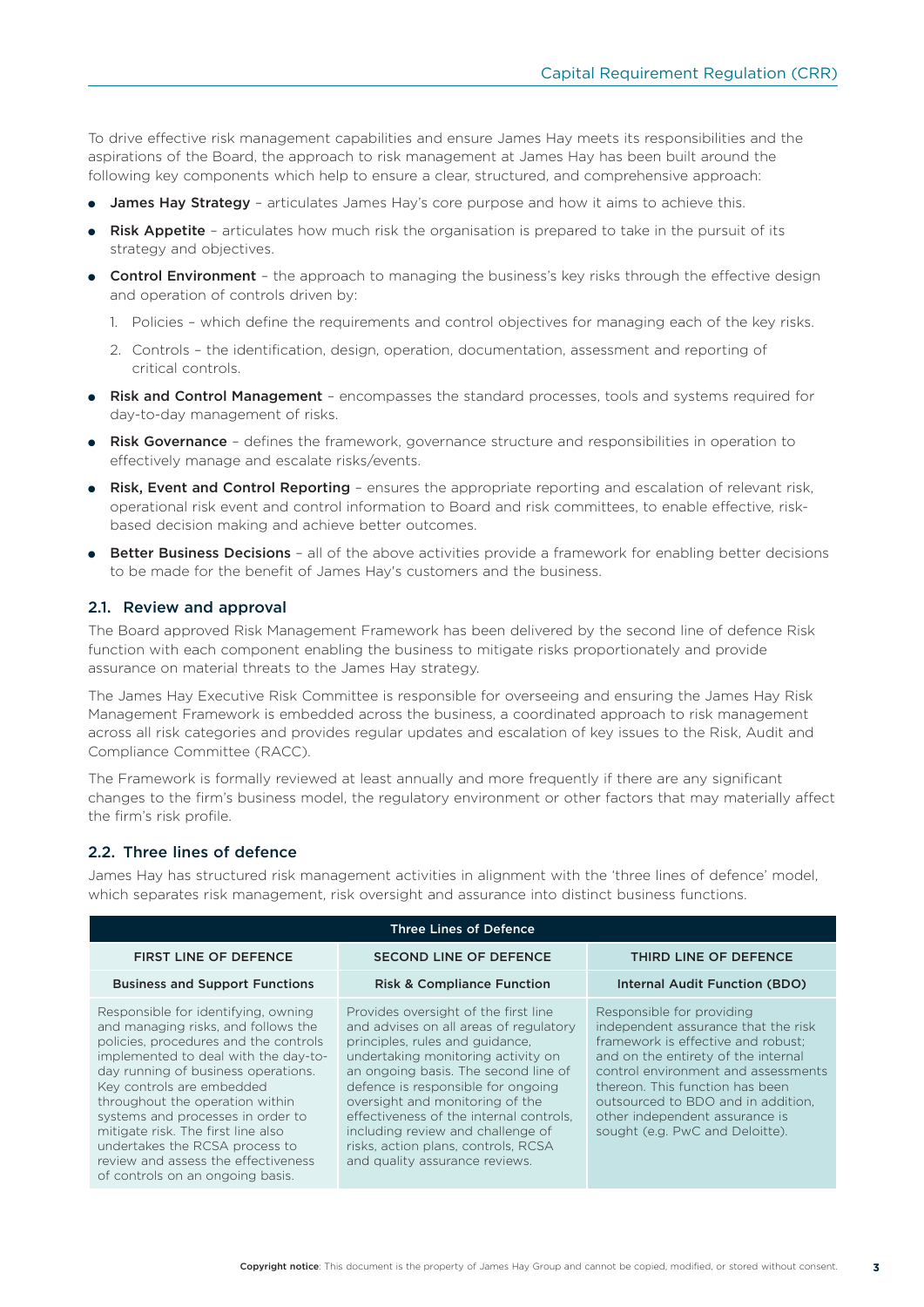#### 2.3. Risk appetite

The Risk Management Framework is underpinned by a series of Risk Appetite Statements aligned to our risk categories.

In these statements the Board and management have set out the level of risk they are willing to tolerate in pursuit of our strategic objectives and importantly, the risks which we are willing to assume. To support these statements specific metrics for monitoring, reporting, managing, and controlling these risks have been identified.

The Risk Appetite Statements are reviewed annually by the Risk, Audit and Compliance Committee (RACC) and approved by the James Hay Board. Changes to these statements and supporting metrics will be considered if Operational Risk Events occur and/or if there are material changes to the organisation, industry, and market conditions.

#### 2.4. Risk identification, assessment, and reporting

Adequacy of risk management systems and controls - the Board has delegated the responsibility for the review of the risk management framework and internal control systems to the Risk, Audit and Compliance Committee (RACC). In satisfying the requirements to ensure that James Hay operates adequate risk management and internal control systems, the RACC monitors key risks on an ongoing basis and reviews risks at an enterprise level.

#### 2.5. Approach to risk management

James Hay operates a top-down and bottom-up approach to risk identification and assessment against our risk appetite.

#### Top-down approach

Our approach assesses the level of exposure for each risk category from an enterprise level; ensuring the risk assessment considers all areas that the risk could manifest and aggregating the assessment of exposure and control effectiveness. These risks are owned by the Executive Committee members (Executive Risk Owner) and together with the Business Risk Owner, provide oversight and direction to the business on the application of appropriate and proportionate controls, in line with risk appetite. These enterprise level risks are reviewed on an ongoing basis and reported monthly to the James Hay Executive Risk Committee.

#### Bottom-up approach

Using the risk categorisation model, the first and second-line risk functions work with Risk Owners and business areas for the following:

- To identify the inherent risk environment for each Enterprise Risk.
- To identify the business areas where the risk can manifest.
- Review the control environment in order to assess the business areas risk position.

The Business Risk Owner is accountable to the Executive Risk Owner and responsible for the day-to-day management of the local risk and associated controls, ensuring effective control performance, including those operated by third parties.

#### 2.6. Policy framework

The James Hay Policy Framework defines the principles, scope, roles and responsibilities and lifecycle for all James Hay policies, standards, and procedures.

All policies support the Risk Management Framework by means of:

- Setting the Minimum Standards expect for the business in managing the risk, legislation, statutory requirement, and business activities.
- Identifying the key individuals involved in the management of risk.
- Identifying the standards and processes used to support the policy in the management of the risk.

The Policy Framework is administered by the second line risk team, with the policies owned by the individual Senior Management Functions (SMFs) throughout the business.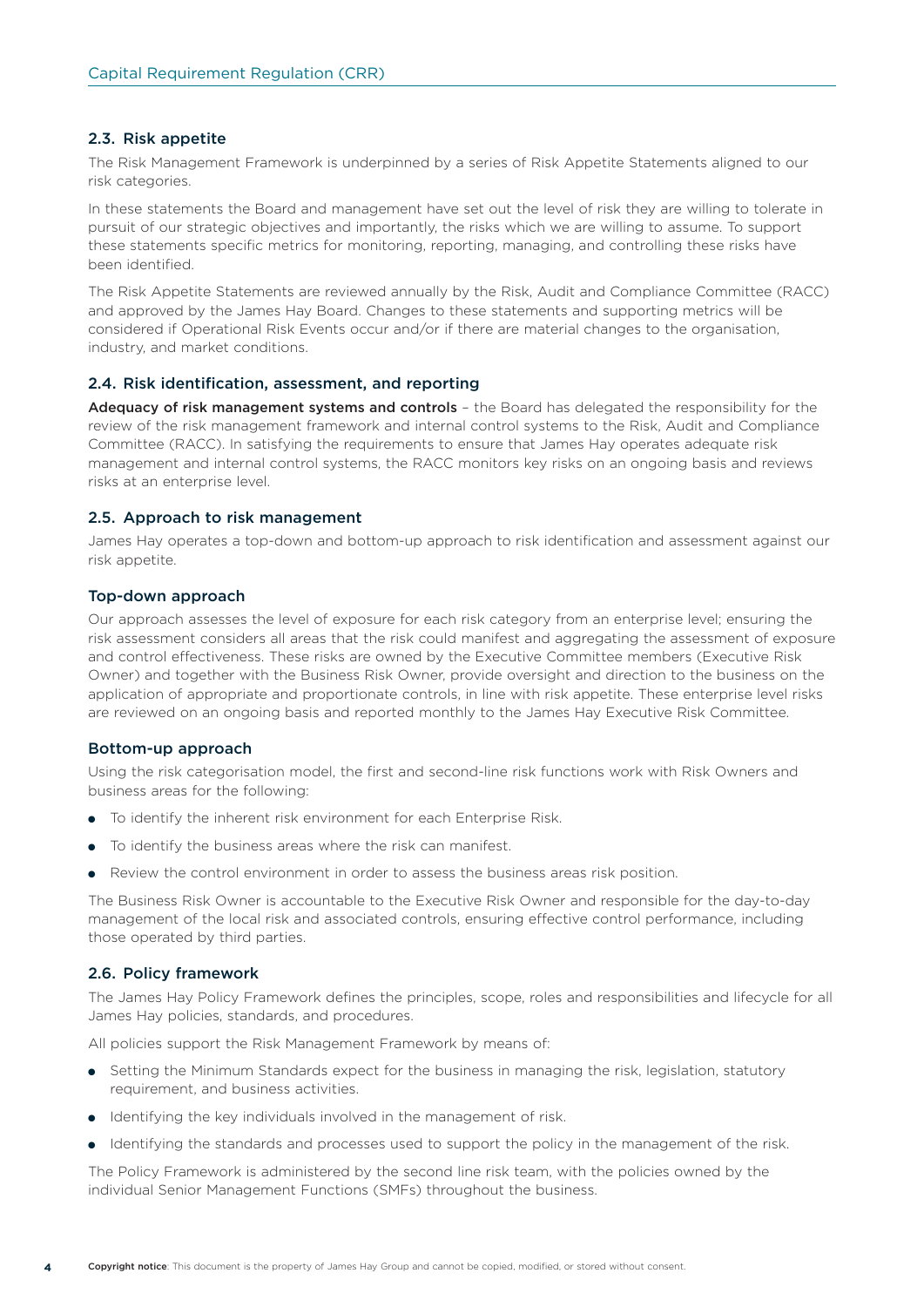# 3. Governance

The below summarises the principal activities within the main Boards and Committees that govern the Regulatory Consolidation Group (RCG):

#### 3.1. Board of Directors

The IFG Group Board has delegated responsibility for the day-to-day management of James Hay to the James Hay Board.

James Hay Board ("The Board") provides leadership and maintains effective control over the activities of the RCG. The Board meets at least ten times per year and has a formal schedule of matters reserved to it. The Board sets the Group's strategic aims, risk appetite and specifies key management objectives that are to be achieved within an agreed budget.

The Board as a group, consists of a balanced set of skills, experience, and independent knowledge to enable the Board as a whole to discharge its duties and responsibilities. The Board comprises of an independent Chairman, executive directors and two Epiris Non-Executive Directors.

The Board has also delegated some additional responsibilities to committees established by it, whose powers, obligations, and responsibilities are set out in written Terms of Reference.

The James Hay CEO and senior management have experience of the financial services sector and are responsible for the operational management of the organisation. This specialist knowledge is backed up by the general business skills of each of these, and by the broad-based skills and knowledge of each of the Non-Executive Directors.

| Role                                | <b>Board member</b>   | Directorships* | <b>External</b><br>Directorships** |
|-------------------------------------|-----------------------|----------------|------------------------------------|
| Chief Executive Officer (CEO)       | Richard Rowney        | 15             | $\mathfrak{D}$                     |
| Chief Financial Officer (CFO)       | Gavin Howard          | 22             |                                    |
| Chairman and Non-Executive Director | Mark Dearsley         | 6              |                                    |
| Non-Executive Director              | Kathryn Purves        | 6              | $\overline{4}$                     |
| Non-Executive Director              | David Paige           | 6              |                                    |
| Non-Executive Director              | <b>Bill Priestley</b> | 8              | 9                                  |
| Non-Executive Director              | Owen Wilson           | 8              | 9                                  |

The Board of Directors is made up of the following individuals:

Individual directorship of IFG and James Hay Group companies

\*\* Directorship of companies external to IFG and the James Hay Group

The day-to-day management of James Hay is delegated by the Board to the CEO, who is supported by the Executive Committee, which he chairs.

#### 3.2. The committee's responsibilities are listed below:

- Executive Committee is responsible for managing the James Hay businesses in line with the business's strategic aims and objectives and ensuring alignment with corporate policies and practices. It also aims to ensure that regulatory requirements are met, and that time is focused on business performance and improvement initiatives against conduct framework and investor outcomes. The Committee is also responsible for managing financial performance and budgets, the risk framework and the adequacy of systems and controls, provides oversight of regulatory related matters and provides oversight to all sub-committees to ensure there is appropriate escalation of issues in place.
- Remuneration and Nominations Committee (RemCo) oversees the arrangements of James Hay to ensure that the firm's performance management and reward system supports and encourages responsible business conduct, fair treatment of customers as well as avoiding conflicts of interest in the relationships with customers. It also helps ensure that the firm's behaviours are consistent with the values, culture, strategy, and business model, as well as the FCA's Conduct agenda and focus on customer outcomes. Members of the Committee are appointed by the Board, who is responsible for ensuring an appropriate tenure of members' appointments and for the revocation of any such appointments. Appointment shall automatically terminate upon the member ceasing to be a director of the Board. The quorum is made up of at least two members: A Non-Executive Director and at least one Epiris Non-Executive Director and the Committee meets formally at least four times a year.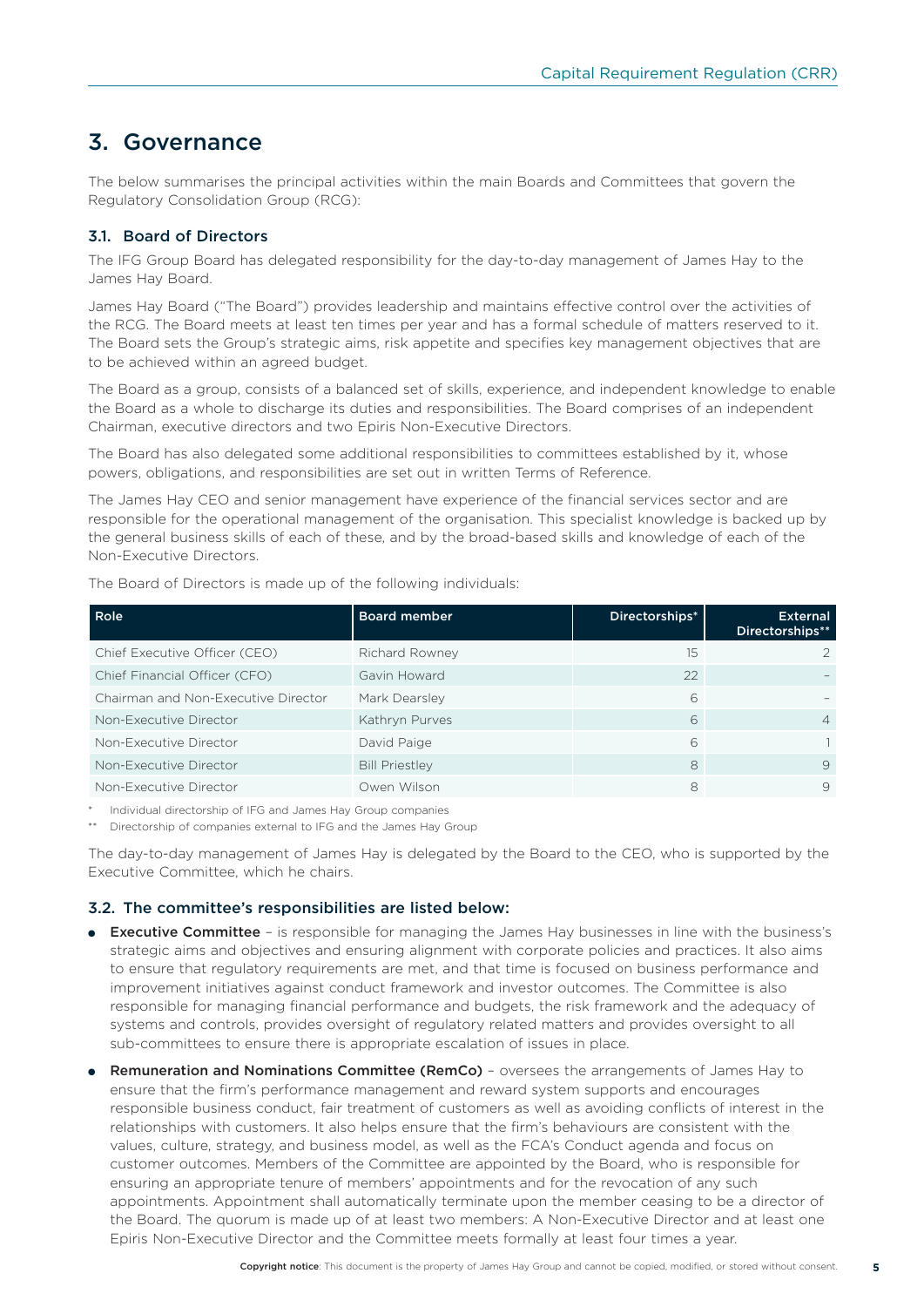● Risk, Audit & Compliance Committee (RACC) – is a forward-looking committee of the Board seeking to anticipate potential issues by assessing known and foreseeable risks, advising the Board on the company's risk appetite, current risk exposures and future risk strategy. The Committee also assists with overseeing the framework of systems and controls in place, the reliability and appropriateness of James Hay financial reporting, as well as reviewing compliance with its Whistleblowing Policy. The Committee is composed of three members, the Chairman and two Non-Executive Directors. The Committee meets at least four times a year and is scheduled so as to ensure timely reporting of information to the Board.

# 4. Capital requirements

4.1. The Group has complied with the capital requirements set out by the FCA. The table below shows the breakdown of the total available capital for the regulatory consolidation group and total organisation.

| <b>REGULATORY CONSOLIDATION GROUP - OWN FUNDS</b> |               |  |  |
|---------------------------------------------------|---------------|--|--|
|                                                   | 2020<br>£'000 |  |  |
| <b>TOTAL EQUITY</b>                               | 174,687       |  |  |
|                                                   |               |  |  |
| Intangibles                                       | $-10,302$     |  |  |
| Current year RE                                   | $-96,468$     |  |  |
| Article 89/90 Deductions                          | $-32.297$     |  |  |
| <b>CAPITAL RESOURCES</b>                          | 35,621        |  |  |

#### 4.2. Capital requirement

Under CRR James Hay is required to perform a continual assessment of its risks in order to ensure that the higher of Pillar 1 and Pillar 2 requirements are met. This requirement is designed to ensure that all regulated entities have adequate capital to manage their risks.

To satisfy this requirement, James Hay performs the Internal Capital Adequacy Assessment Process (ICAAP), which is subject to formal review once a year, or when material organisational changes take place.

#### 4.3. Total Pillar 1 minimum capital requirement

All companies within the Regulatory Consolidation Group (RCG) are required to meet the general 'own funds' requirements in accordance with Article 92 of the CRR, including the maintenance of a minimum total capital ratio of 8%.

James Hay is classified as a limited license IFPRU £125K firm. Its Pillar 1 capital requirement is the higher of the base capital requirement, sum of the credit and market risk calculations or the Fixed Overhead Requirement ("FOR"). Credit risk has been calculated using the standardised approach.

| REGULATORY CONSOLIDATION GROUP - TOTAL PILLAR 1 |               |               |  |  |
|-------------------------------------------------|---------------|---------------|--|--|
|                                                 | 2019<br>£'000 | 2020<br>£'000 |  |  |
| Credit and market risk requirement              | 3.000         | 2,811         |  |  |
| Fixed overhead requirement                      | 1.300         | 1.300         |  |  |
| <b>TOTAL PILLAR 1 CAPITAL REQUIREMENT</b>       | 3.000         | 2.811         |  |  |

As noted above, the Group has calculated the Fixed Overhead Requirement under Pillar 1 which assesses the risk as being equivalent of one quarter of the firm's annual fixed expenditure in accordance with the rules set out under Article 97 of the EU CRR and EBA/RTS/2014/01.

#### 4.4. Pillar 2

The Group has assessed its Pillar 2 Capital Resource Requirements and confirms that it has sufficient Capital Resources to meet these requirements for the foreseeable future.

The individual members of the Regulatory Capital Consolidation Group have their own individual capital requirements, which have all been met.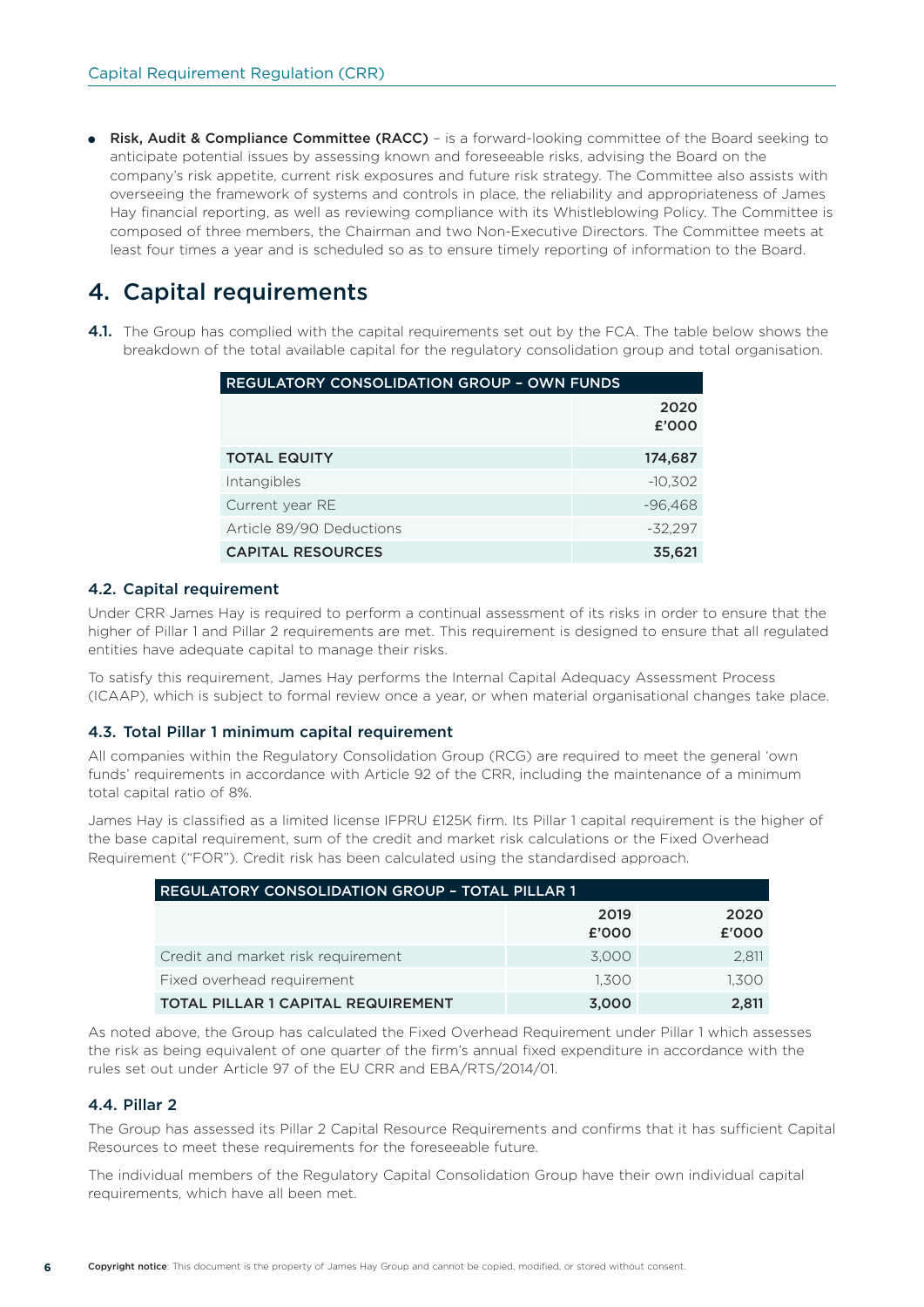#### 4.5. Approach to ICAAP

James Hay's ICAAP document is updated and reviewed at least annually as part of the business planning cycle, or more frequently should changes in the business, strategy, nature or scale of the company's activities or operational environment suggest that the level of financial resources are inadequate.

The Board retain ultimate responsibility for the ICAAP, and the document is subject to robust challenge and approval with engagement by senior management and the Board through the structured governance process.

## 5. Material risk exposures

The following outlines the material risks to which James Hay is exposed:

#### 5.1. Operational risk

The principal material risks faced by the Group are operational (including conduct), strategic and business, and reputational. Specifically, these are:

- Increased levels of risk arising from the changing market and regulatory environment.
- Failures in operational processes, such as errors whilst processing client transactions, resulting in increased regulatory oversight and customer detriment.
- Issues damaging the Group brand which result in a failure to attain new clients whilst being unable to retain existing clients.

The Group intends to mitigate these risks through both the holding of sufficient capital and also through stringent controls including, but not limited to:

- Regularly assessed risk appetites and operational controls.
- A well-resourced, knowledgeable, and experienced first line.
- Robust governance under the risk management framework.
- Robust oversight from the second and third lines of defence. The Group performs scenario stress testing to ensure that the capital adequacy calculation is robust.

Given the Group's business model, a high proportion of its material risks are classified as 'operational risk' within the Group's ICAAP.

Within the James Hay Risk Framework, Conduct and Conduct Risk are considered casual events and/or impacts of different operational risk events and as such a separate conduct risk assessment is not completed, and conduct/customer impact is assessed for all operational risk events.

In order to identify and manage the major sources of risk identified across the Group, the following risk categories have been considered (where relevant):

#### 5.2. Credit risk

The Group uses the standardised approach which requires calculation of the minimum credit risk capital requirement of 8% of the total of risk weighted exposures depending on exposure class as determined in the appropriate FCA Handbook.

The credit risk definition and Pillar 1 calculation approach used by James Hay is the standardised approach as set out under IFPRU 4 in the FCA Handbook. The consolidated group balance sheet is taken and has a weighting applied to each item that is subject to a credit risk exposure. Each exposure is assigned to one of the exposure classes set out under IFPRU 4 and the risk weight defined by the FCA for that exposure class is assigned to each of the exposures in that class. The risk weighted exposure is then multiplied by the prescribed credit risk of 8% to give the final credit risk figure.

#### 5.2.1. Counterparty Risk

The Group does not operate a Trading Book and disclosure is not required.

#### 5.2.2. Securitisation and Leverage

The Group has not engaged in any securitisation or leverage related activities and does not intend to do so. As such it is not necessary to hold any additional capital for such risks.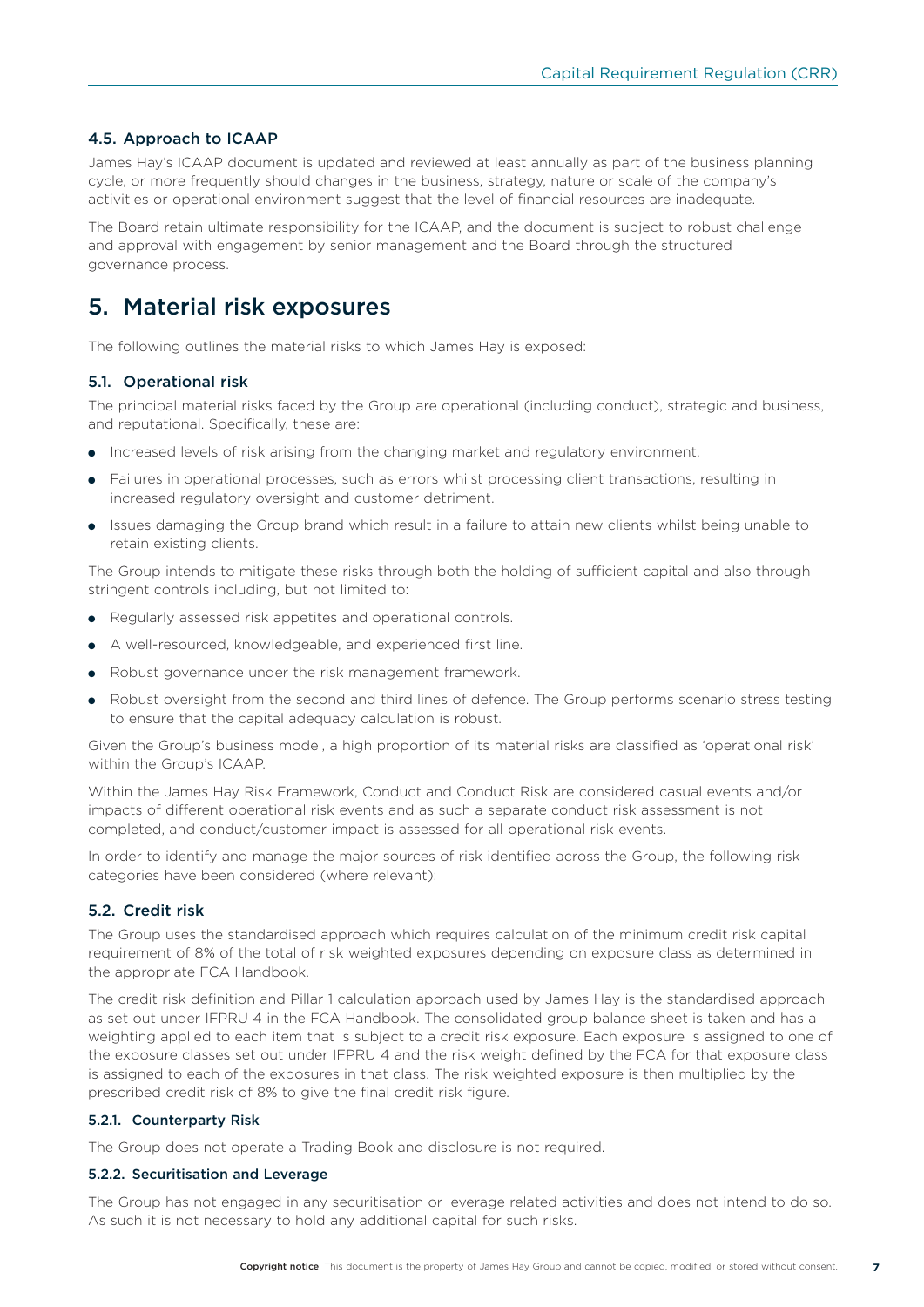#### 5.3. Market risk

The Group does not operate a Trading Book and therefore does not trade for its own account. In addition, there is no material foreign exchange exposure hence there is no market risk exposure. Therefore, it has not been considered necessary to hold any additional capital for market risk.

#### 5.3.1. Interest rates

Interest rate risk is the exposure to adverse movements in interest rates. Changes in interest rates affect earnings by changing net interest income and the level of other interest sensitive income and operating expenses.

Interest Rate Risk to the Group comes in the form of the Bank of England Base Rate ("BBR") moving up or down and the impact this would have on Group income from client accounts. Presently the only negative effect to the Group would be if the BBR was to reduce. Were the BBR to move upwards then it would result in an upside benefit for the Group.

The Group and its firms do not have non-trading books and as such there is no associated interest rate risk.

#### 5.3.2. Exchange Rate Risk

James Hay has negligible foreign exchange exposure which is demonstrated by non-sterling net assets (Euro cash). It is not exposed to significant exchange rate risk, currency exposure, or arbitrage and as such exchange risk is not considered significant for the regulated companies and it is not deemed necessary to hold additional Pillar 2 capital for it.

#### 5.4. Liquidity Risk

#### 5.4.1. Value Added Adjustments and Provisions

As the Group does not make Value Added Adjustments or Provisions for Impaired Exposures, disclosure is therefore deemed not applicable.

#### 5.4.2. Encumbrance and Collateralisation

The Group does not, and did not hold during the period, any collateralised or encumbered assets.

### 6. Remuneration

#### 6.1. Remuneration and Nomination Committee

The Remuneration Committee ('the Committee') is the Committee of the Board responsible for ensuring that the Company's overall reward philosophy is consistent with achievement of the Company's strategic objectives and with the Company's values and risk appetite. The Committee also oversees, challenges, and approves the Group's overall remuneration approach ensuring it is in the best interests of the Group, its stakeholders, customers, and its shareholders.

The key responsibilities of the committee are:

- To determine and agree with the Board the policy for the remuneration of Directors and certain Group senior executives (as determined by the Committee). No director is involved in setting his or her own remuneration.
- To determine the remuneration packages of the Chairman, Executive Directors, Group senior executives and Code staff (see 6.4. below), including salary, bonuses, pension rights and compensation payments.
- To ensure that remuneration packages do not encourage undue risk taking but reflect the risk appetite of the Group, promote the Group's values and culture, and demonstrate the right 'tone from the top'.
- To oversee remuneration structures for Group and subsidiary senior management and ensure that the level and structure of remuneration encourages long term sustainability, value creation and success of the Group.
- To recommend to the Board the establishment of any employee share plans (which require the approval of the Group's shareholders) and exercise all the powers of the Board in relation to the operation of same – including the granting of awards and options, the setting and testing of performance conditions (where appropriate) the exercise of any discretions on behalf of the board allowed under the rules of the plans, and any material amendments to the rules of the plans not requiring the approval of shareholders.